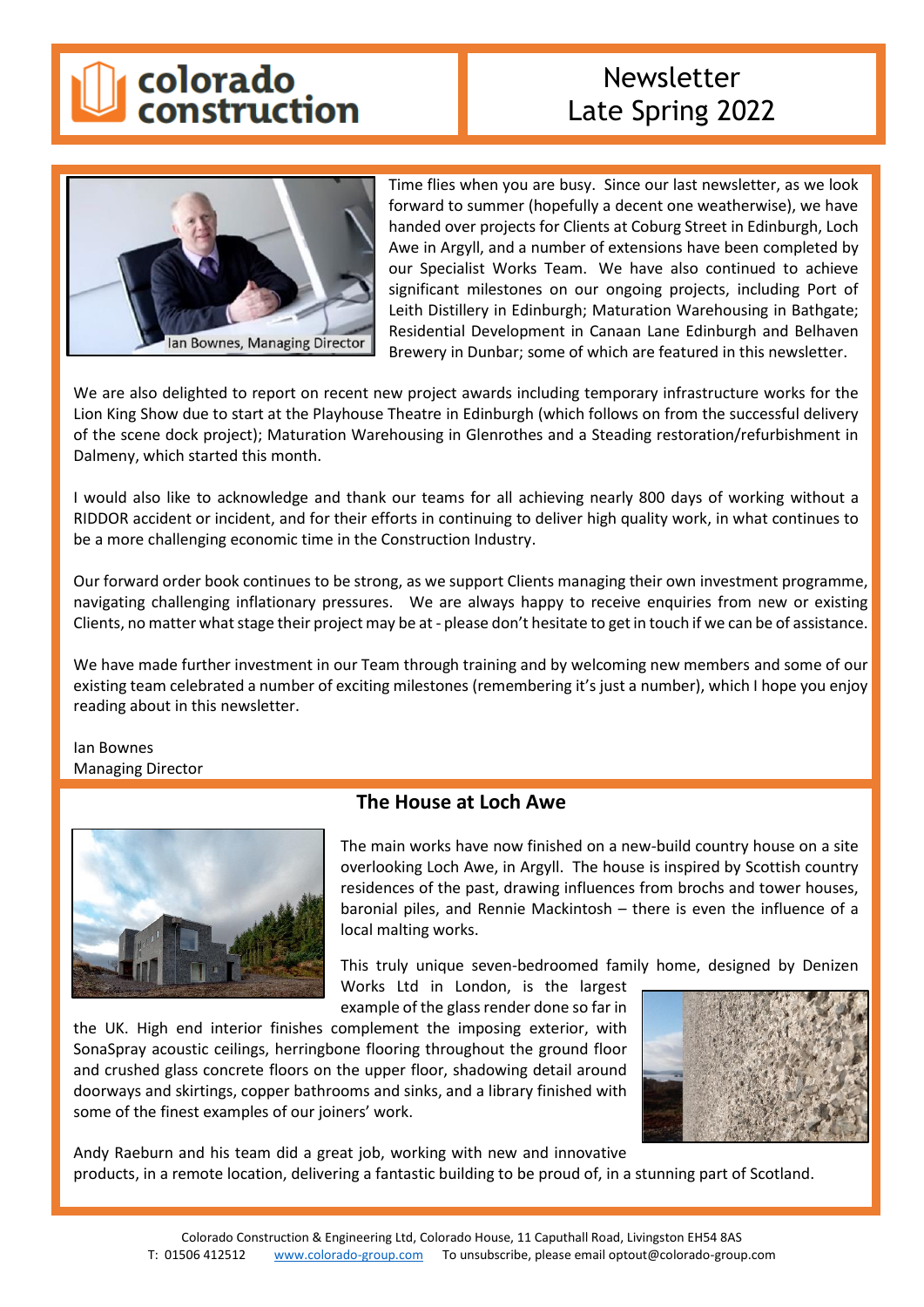# colorado<br>construction

# Newsletter Late Spring 2022

### **Belhaven Brewery**

Following on from a successful project to update the Monk's Retreat at Belhaven, near Dunbar in East Lothian. Work is now starting on the new water treatment building and the new keg racker in the kegging building on the Belhaven site. This major



investment by the Client will see us working in multiple areas of the Brewery, with the works scheduled to last circa 12 months in total.

## **Easter Dalmeny**

Work starts this month on a steading project at Easter Dalmeny. This project will see the refurbishment of a traditionally constructed steading into multiple offices with associated meeting rooms and reception area for Roseberry Estates. Located on Dalmeny Estate, to the western edge of Edinburgh, this project is bound by the



banks of the River Forth. The project is due for completion in 9 months.

### **Lind & Lime Distillery**

The Leith Export Co picked up the keys to their Lind & Lime Distillery in Coburg Street, Edinburgh earlier in the month. The works carried out by Colorado Construction will enable them to increase production and, from mid-May, welcome visitors back for tastings & tours – and of course to purchase their popular and delicious Lind and Lime Gin! We wish all the very best with this exiting expansion of their operation, as they seek to keep up with demand.



#### **Lion King, Edinburgh Playhouse**

We were delighted to continue our relationship with Edinburgh Playhouse, this time constructing a staircase to enable the characters from the Lion King to walk from the scene dock, which we constructed over the winter, down into the audience and then to access the stage at the beginning of the show (if you've seen the show, then you know).

The project is obviously time critical, with rehearsal dates set for this prestiguious show.

An interesting design feature is the setting of the staircase tread width to suit the elaborate stage costumes of the characters. All is going well, with cladding works now ongoing.



#### **InchDairnie Extension**

Works have begun on Bond Warehouses 13 & 14 and a Finishing Warehoue for InchDairnie Distillery. Our relationship there began in 2014 when we created a new state of the art distillery, together with all the supporting maturation facilities and civils infrastructure on a 7-hectare brown field site near Kinglassie in Fife. The new works build on the success of the existing facility, allowing them to increase production and to enable investors to visit the Distillery, entertain and check on the all-important whisky casks.

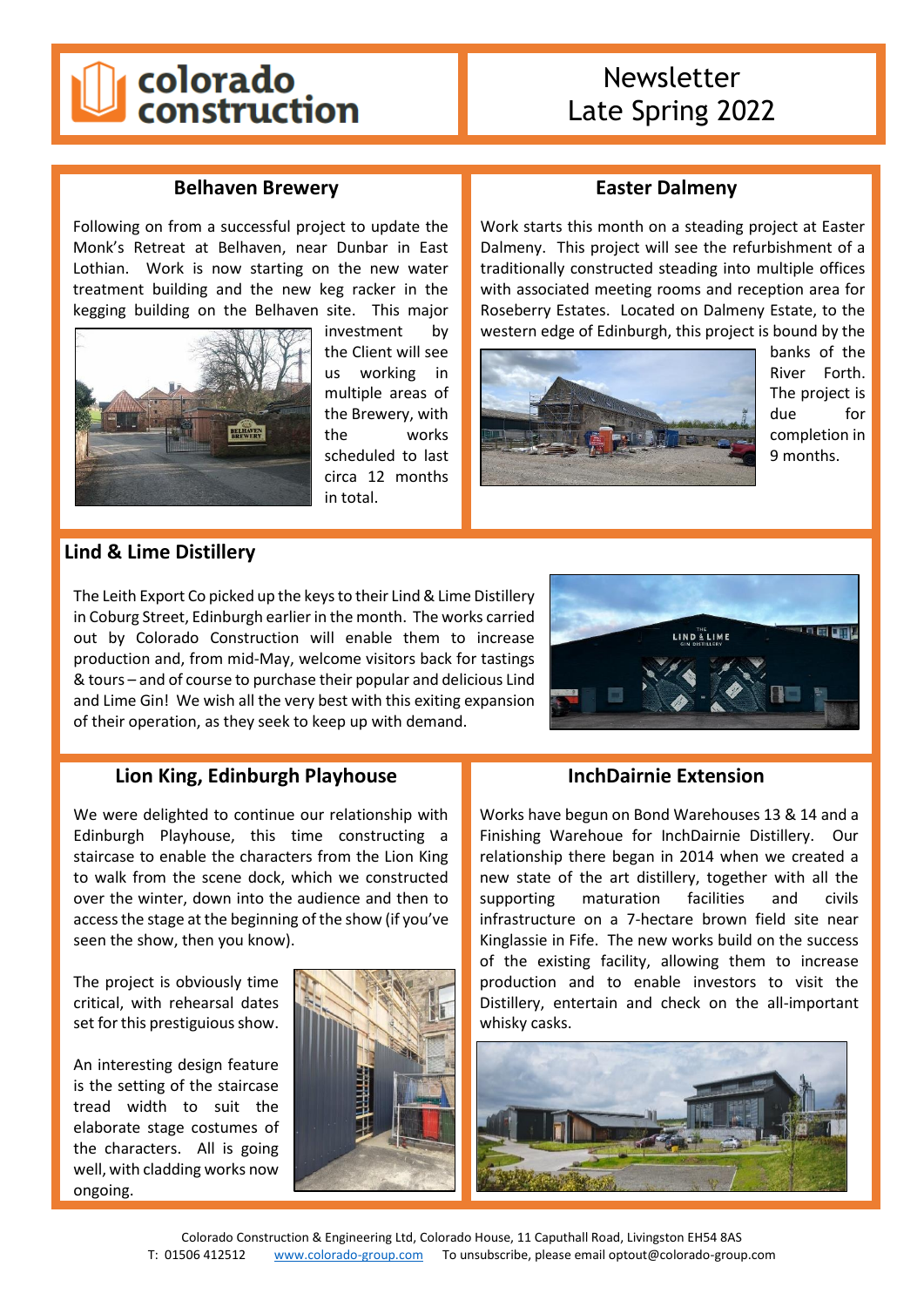

# Newsletter Late Spring 2022

**Port of Leith Distillery**

#### **Canaan Lane**



Works are progressing well at Canaan Lane in Edinburgh's Morningside. The main structure is now complete and the team are commencing the fitout stage. Of the 10 luxury apartments being constructed, 6 of them have already been sold 'off plan'.



At Port of Leith Distillery, the world's first vertical distillery, the addition of exterior cladding means that the architect's vision is truly coming to life.

Constructed over 9 floors, the distillery is on the water's edge, next to The Royal Yacht Britannia - it already feels iconic.



#### **Renewed Sponsorship Deal**

Following on from our successful sponsorship of Team GB Canoeist Eilidh Gibson, we have branched out into the world of karting and are pleased to announce our continued sponsorship of Angus Scrivener. Following a year of ups and downs, he finished the UKC championship in 17<sup>th</sup> place out of 60 entrants in his class – a great result for his 1<sup>st</sup> season. Going forward, we look forward to following Angus's progress as he goes for the Motorsport UK British Championship.

## **Annette Street Primary School**

# **Community Support**

When Annette Street Primary School in Govan, Glasgow, were looking for help to improve the playground, we were delighted to offer our support.

With a roll call of 184 pupils speaking a mixture of 12 languages, this multicultural school faces many challenges and we look forward to supporting them further down the line.



## **Action for Children**



Continuing our long standing relationship with Action for Children, we recently welcomed another young person to the Business, on our site at Port of Leith Distillery. They gained experience in life on site, supporting the team with safety and housekeeping duties. We wish them well as they start the next stage of their journey in the world of Construction.

We are also currently in discussions with other young people to give them experience in the Construction business.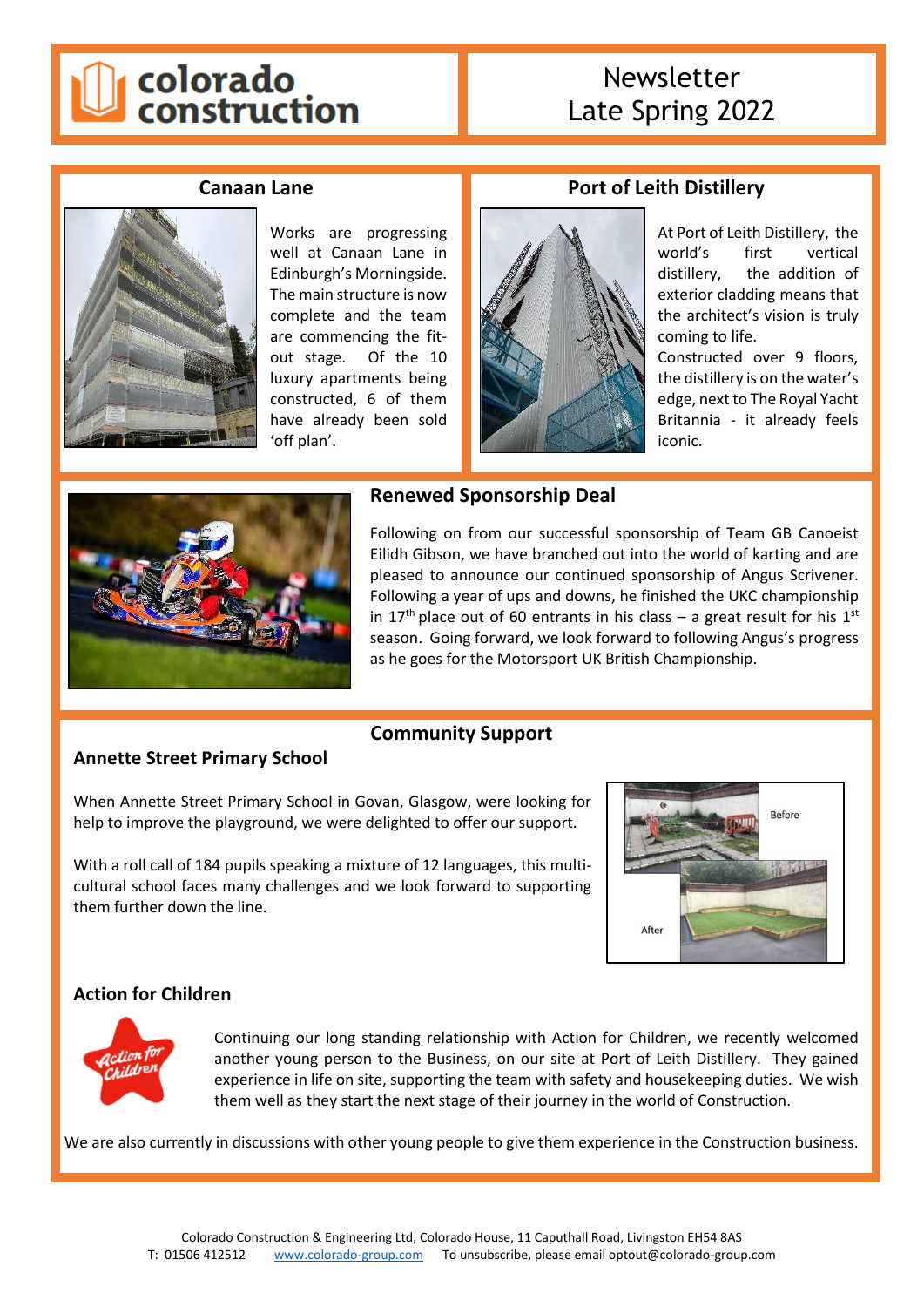# colorado<br>construction

# Newsletter Late Spring 2022

# **Green Distilleries Project**

Working in partnership with Leeds University and Clean Burner Systems, we were successful in winning a UK Government Department for Business, Energy and Industrial Strategy [BEIS] competition to receive a research and development grant. Further information can be found here:

<https://www.gov.uk/government/news/funding-helps-uk-distilleries-fuel-a-greener-future>

The main aims for the project will see Colorado Construction, in conjunction with the University of Leeds and Clean Burner Systems, develop a biofuel gasification system that can help transition distillery operations towards carbon neutrality. The gasification system will enable distilleries to retrofit boilers with the means to gasify low-cost biofuels to replace their current legacy fuels. The gasifiers will be connected to the existing steam boilers.



We are aiming to prove efficacy and practicality of the manufactured gasifiers in distillery conditions in a test rig at the Livingston Centre for Industrial Decarbonisation (LCID). The LCID will be based at Colorado Construction's offices and will be opened to the public once fully set up.



The benefits will include:

- 100% distillery power production decarbonisation, using hydrogen & biofuels
- Use of distillery waste and locally sourced biofuels from as early as 2023.
- Sheltering Distilleries from increasing energy costs by utilising biofuels.

Work has commenced on the new building to house the test facility at our headquarters in Livingston. The construction of the main structure is complete, and we are moving on to fit-out stage.





We intend to roll out the technology to distilleries from 2023, with demonstrations, seminars etc. to be scheduled in beforehand.

Ian Bownes explains the benefits of the green distilleries project here: <https://youtu.be/2NZiO5jCELo>

If this project is of interest to you in any way, please feel free to contact us at [info@colorado-group.com](mailto:info@colorado-group.com)